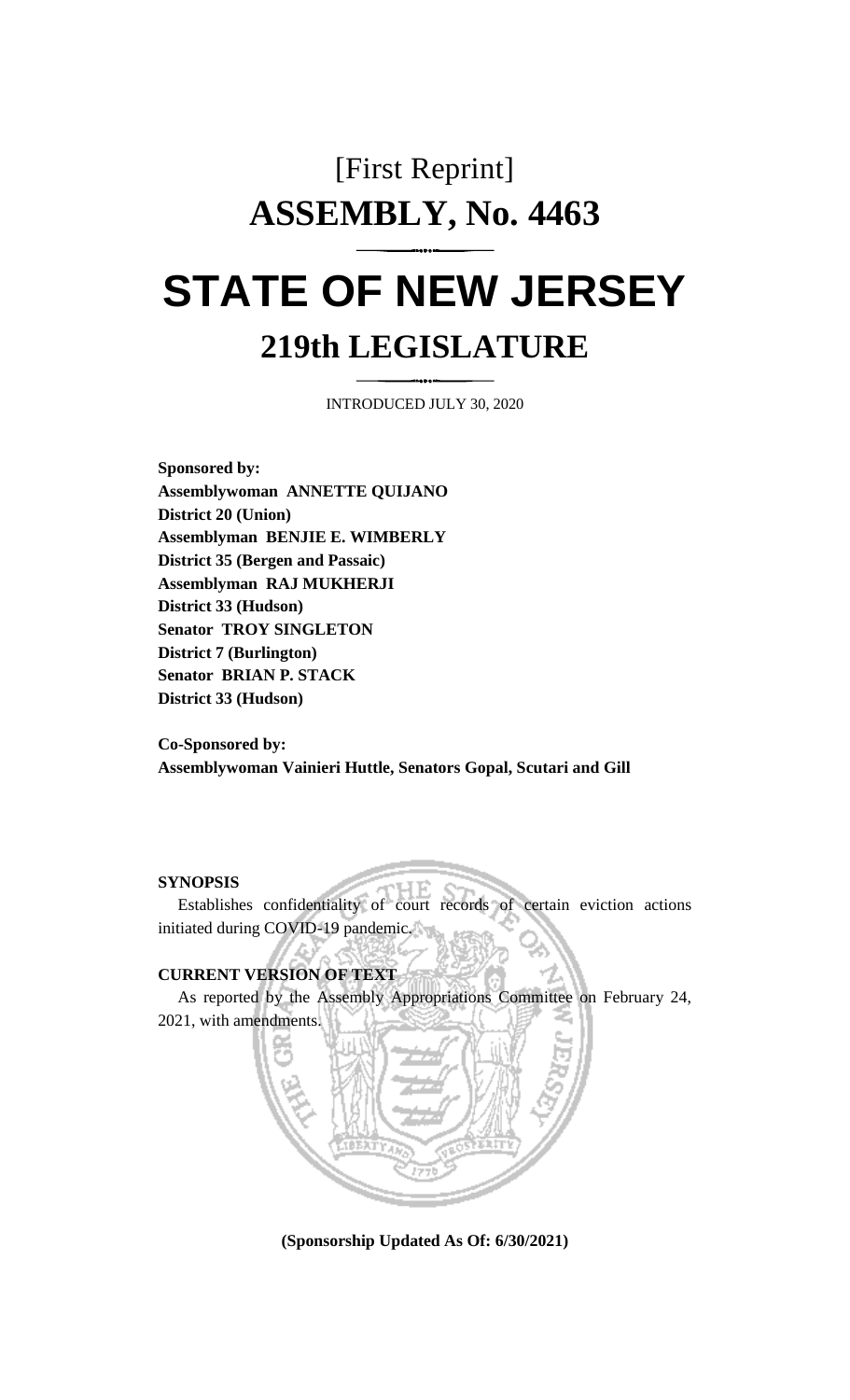**A4463** [1R] QUIJANO, WIMBERLY

 **AN ACT** concerning the confidentiality of court records of certain eviction actions initiated during the time of the COVID-19

**EXPLANATION – Matter enclosed in bold-faced brackets [thus] in the above bill is not enacted and is intended to be omitted in the law.** pandemic. **BE IT ENACTED** *by the Senate and General Assembly of the State of New Jersey:* 1. As used in this act: "Emergency period" means the period during which a public health emergency exists as declared by the Governor in Executive Order No. 103 of 2020, as extended, and the 60 days following the conclusion of this period. "Emergency period nonpayment court record" means **<sup>1</sup> [**any record containing information regarding an emergency period nonpayment eviction action, and**] 1** any record of **<sup>1</sup> [**the filing of an**]** a landlord-tenant action filed with a court arising as a result of nonpayment or habitually late payment of rent during the**<sup>1</sup>** 18 emergency period <sup>1</sup>I nonpayment eviction action<sup>1</sup>, including but not limited to: a. any information maintained by a court in any form in 21 connection with a  $\frac{1 \text{l} \text{and} \text{d} \text{d} \cdot \text{t} - \text{t} \cdot \text{d} \cdot \text{d} \cdot \text{d} \cdot \text{d} \cdot \text{d} \cdot \text{d} \cdot \text{d} \cdot \text{d} \cdot \text{d} \cdot \text{d} \cdot \text{d} \cdot \text{d} \cdot \text{d} \cdot \text{d} \cdot \text{d} \cdot \text{d} \cdot \text{d} \cdot \text{d} \cdot \text{d} \cdot \text{d} \cdot \text{d} \cdot \text{d} \cdot \text{d} \$ including but not limited to pleadings, **<sup>1</sup> [**motions, briefs and their 23 respective attachments, $\mathbf{I}^1$  evidentiary exhibits, indices, calendars, and dockets; b. any order, judgment, **<sup>1</sup> [**opinion, or decree**]** or warrant**<sup>1</sup>** 26 related to <sup>1</sup>[a judicial proceeding] <u>a landlord-tenant action</u><sup>1</sup>; c. any official transcript or recording of a public **<sup>1</sup> [**judicial**]** 28 landlord-tenant<sup>1</sup> proceeding, in any form; d. any information in a computerized case management system created or prepared by the court in connection with **<sup>1</sup> [**a case or 31 judicial proceeding a landlord-tenant action<sup>1</sup>; and 32 e. any record  $\frac{1 \text{ provided to,}}{1 \text{ made } 1}$  made  $\frac{1}{2}$  or maintained by a judicial officer. **1 [**"Emergency period nonpayment eviction action" means any action initiated by a landlord, and any action initiated by or on behalf of a tenant in response to the landlord's action, in the Superior Court of New Jersey, including the Special Civil part of the Superior Court, to evict or otherwise obtain possession of a tenant's primary residence due to the tenant's nonpayment or habitually late payment of rent during the emergency period. "Landlord" means the business entity, person, or persons which own, purport to own, or exercise control of a residential dwelling, building, project, or mobile home park in which there is rented or offered for rent housing or mobile home pad space for living or dwelling purposes under either a written or oral lease.**] 1** 

**Matter underlined thus is new matter.**

**Matter enclosed in superscript numerals has been adopted as follows: Assembly AAP committee amendments adopted February 24, 2021.**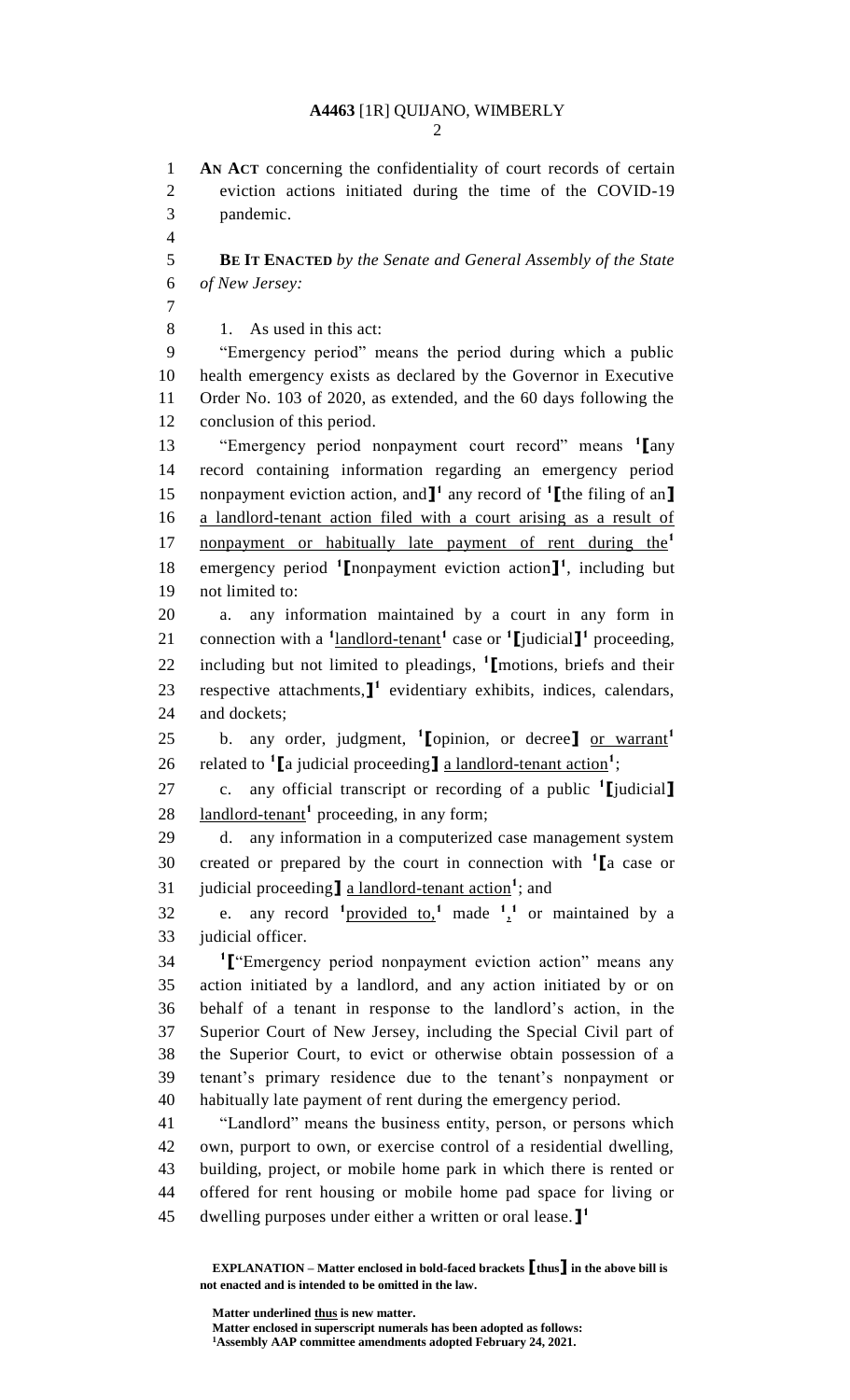2. **<sup>1</sup> [**a.**] 1** 1 An emergency period nonpayment court record shall **1 [**remain**]** be**<sup>1</sup>** confidential and unavailable to the public **1 [**indefinitely**] 1** .

**1 [**b. Prior to issuing a written opinion or decision related to an emergency period nonpayment eviction action, the court shall redact the names and addresses of the parties, and any information that may facilitate discovery of the parties' identities.**] 1** 

 3. a. Any New Jersey public entity that maintains a written or automated record or file of emergency period nonpayment court records shall take appropriate actions to ensure that these records are kept confidential and unavailable to the public.

 b. This act shall not prohibit the courts or other New Jersey public entities from retaining or distributing demographic information from emergency period nonpayment court records for the purpose of understanding the effect of the COVID-19 pandemic on evictions, or for other public purposes, so long as personallyidentifiable information on persons **<sup>1</sup> [**involved in**]** who are the **subject of**<sup>1</sup> emergency period nonpayment <sup>1</sup>[eviction actions] court 20 records<sup>1</sup> remains confidential.

 c. The Supreme Court of New Jersey may adopt rules, and the Administrative Director of the Courts may issue directives and guidelines, to implement the purposes of this act.

 4. a. When evaluating a prospective tenant, a landlord shall not consider an emergency period nonpayment **<sup>1</sup> [**eviction action**]** court 27 <u>record</u><sup>1</sup>.

 b. A person, tenant screening service, or other entity, shall not knowingly provide court filing information or information contained in an emergency period nonpayment court record to a landlord or other entity involved in the rental of a dwelling unit.

<sup>1</sup> c. No later than 30 days following the effective date of this act, any person or entity that collects, distributes, and sells court filing information shall update and remove any emergency period nonpayment eviction records that are restricted from public access pursuant to this act.**<sup>1</sup>** 

 $\qquad$  5. **1** [a.]<sup>1</sup> Any person who  $\frac{1 \text{knowingly}}{1 \text{ volume of the second.}}$  and  $\qquad \qquad$  4 of this 39 act <sup>1</sup> by revealing to the public an emergency period nonpayment court record, by considering an emergency period nonpayment court 41 record in the evaluation of a prospective tenant, or by failing to remove emergency period nonpayment eviction records restricted 43 from public access,<sup>1</sup> shall, in addition to any other penalty provided by law, be liable for a penalty of not less than \$1,000 for the first offense, and not less than \$5,000 for the second and each subsequent offense, plus reasonable attorney fees. This penalty